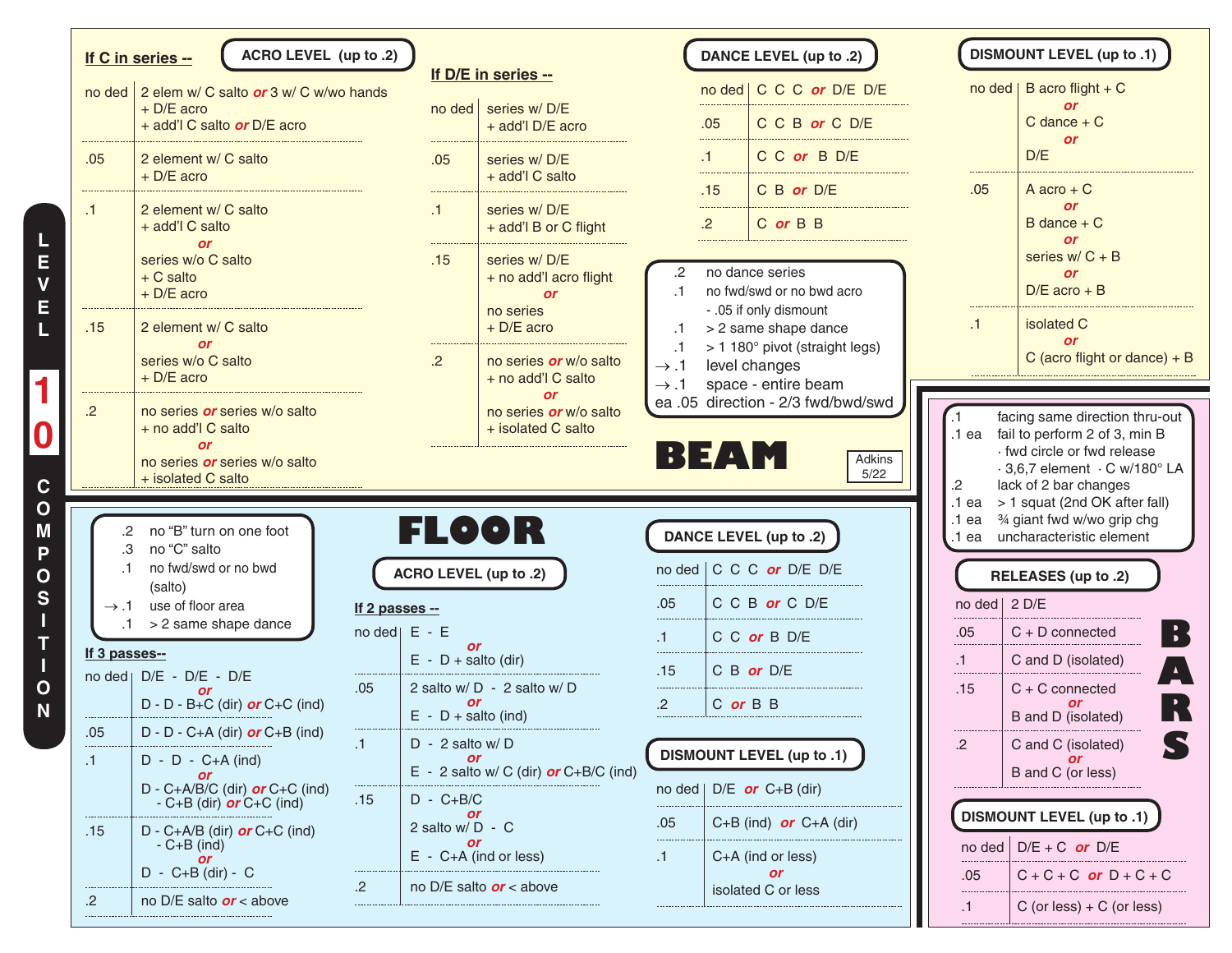

**E V E L 9 C O M P O S I T I O N**

**L**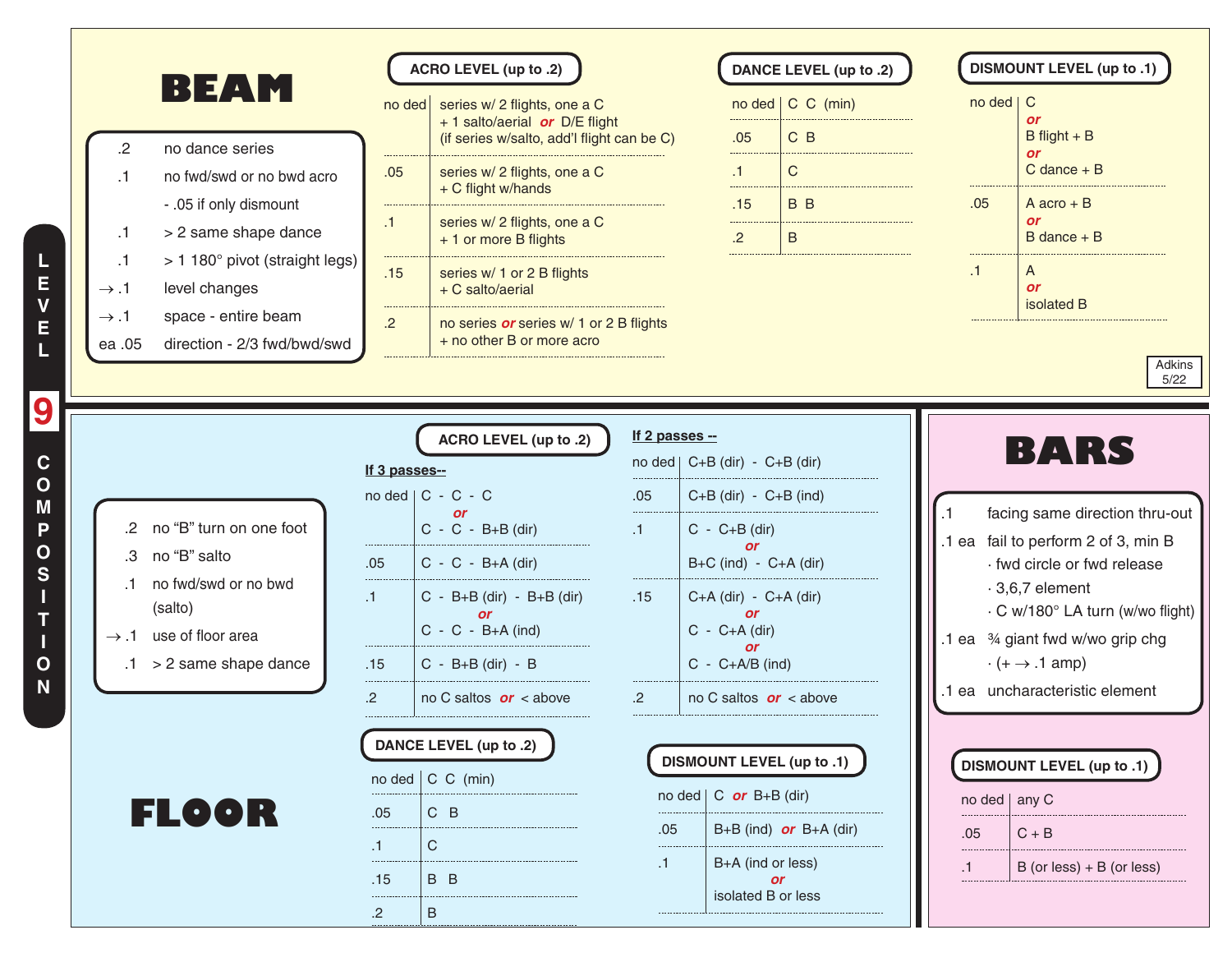|                                                                                  |                        | ACRO LEVEL (up to .2)                                                    |                                    |                   | DANCE LEVEL (up to .2)                     |                  |                | <b>DISMOUNT LEVEL (up to .1)</b>                                                                                 |
|----------------------------------------------------------------------------------|------------------------|--------------------------------------------------------------------------|------------------------------------|-------------------|--------------------------------------------|------------------|----------------|------------------------------------------------------------------------------------------------------------------|
| BEAM                                                                             |                        | $no$ ded<br>series w/ 2 B flights<br>+ 2 add'l acro, one a B             |                                    |                   | nod   B B A                                |                  | $no$ ded $ B$  | <b>or</b>                                                                                                        |
| no dance series<br>.2<br>no fwd/swd or no bwd acro<br>$\cdot$ 1                  |                        | .05<br>series w/ 2 B flights<br>$+2$ A's or 1 B                          | .05<br>.1                          |                   | B B<br>B A A                               |                  | .05            | $B \text{ acro} + A$<br>$A \text{ acro} + A$                                                                     |
| - .05 if only dismount<br>> 2 same shape dance<br>$\cdot$ 1                      | $\cdot$ 1              | series $w/2$ B flights + 1 A<br><b>or</b><br>series $w/1$ B flight + 1 B | .15<br>.<br>$.2\overline{.}$       | .                 | B A<br>only A's                            |                  | <br>$\cdot$ 1  | non-VP<br><b>or</b><br>isolated A                                                                                |
| > 1 180° pivot (straight legs)<br>$\cdot$ 1<br>level changes<br>$\rightarrow .1$ |                        | .15<br>series w/ 1 B flight + 1 A<br><b>or</b><br>series w/ 2 B flights  |                                    |                   |                                            |                  |                |                                                                                                                  |
| space - entire beam<br>$\rightarrow .1$<br>direction - 2/3 fwd/bwd/swd<br>ea .05 | $.2\overline{ }$       | no series or series w/ 1 B flight<br>+ no other acro                     |                                    |                   |                                            |                  |                | Adkins<br>5/22                                                                                                   |
| .2 no "B" turn on one foot                                                       | If 2 passes --         | ACRO LEVEL (up to .2)<br>no ded   $B+B$ (dir) - $B+A$ (dir)              | If 3 passes--<br>$nodel$ B - B - B | or                | $B - B - A+A$ (dir)                        |                  |                | BARS                                                                                                             |
| .3 not 3 saltos<br>no fwd/swd or no bwd<br>$\cdot$ 1                             | .05<br>.1 <sub>1</sub> | $B+B$ (dir) - $B+A$ (ind)<br>$B+B$ (dir) - B                             | .05<br>$\cdot$ 1                   |                   | $B - B - A + A$ (ind)<br>B - A+A (dir) - A | $\rightarrow .2$ |                | lack of elements thru vertical                                                                                   |
| (salto)<br>$\rightarrow$ .1 use of floor area                                    | .15                    | $B - B+A$ (dir)<br>or.<br>$B - A+A$ (dir)                                | $B - B - A$<br>.15                 | <b>or</b>         | B - A+A (ind) - A                          |                  |                | .1 ea <sup>3/4</sup> giant fwd w/wo grip chg<br>$\cdot (+ \rightarrow .1$ amp)<br>.1 ea uncharacteristic element |
| $.1 > 2$ same shape dance                                                        | .2                     | no B saltos $or <$ above                                                 | $\cdot$                            |                   | no B saltos $or <$ above                   |                  |                |                                                                                                                  |
|                                                                                  |                        | DANCE LEVEL (up to .2)                                                   | DISMOUNT LEVEL (up to .1)          |                   |                                            |                  |                | <b>DISMOUNT LEVEL (up to .1)</b>                                                                                 |
|                                                                                  | $n \cdot$ ded   B B A  |                                                                          | $no$ ded $ B$                      |                   |                                            |                  | no ded   any B |                                                                                                                  |
| <b>FLOOR</b>                                                                     | .05                    | B B                                                                      | .05                                | $A+A$ (dir / ind) |                                            |                  |                | <b>or</b><br>$B + A$                                                                                             |
|                                                                                  | .1.                    | B A A                                                                    | isolated A<br>.1                   |                   |                                            |                  | $\cdot$ 1      | $A + A$ or less                                                                                                  |
|                                                                                  |                        |                                                                          | <b>or</b>                          |                   |                                            |                  |                |                                                                                                                  |
|                                                                                  | .15                    | B A<br>only A's                                                          |                                    |                   | acro flight (non-salto)                    |                  |                |                                                                                                                  |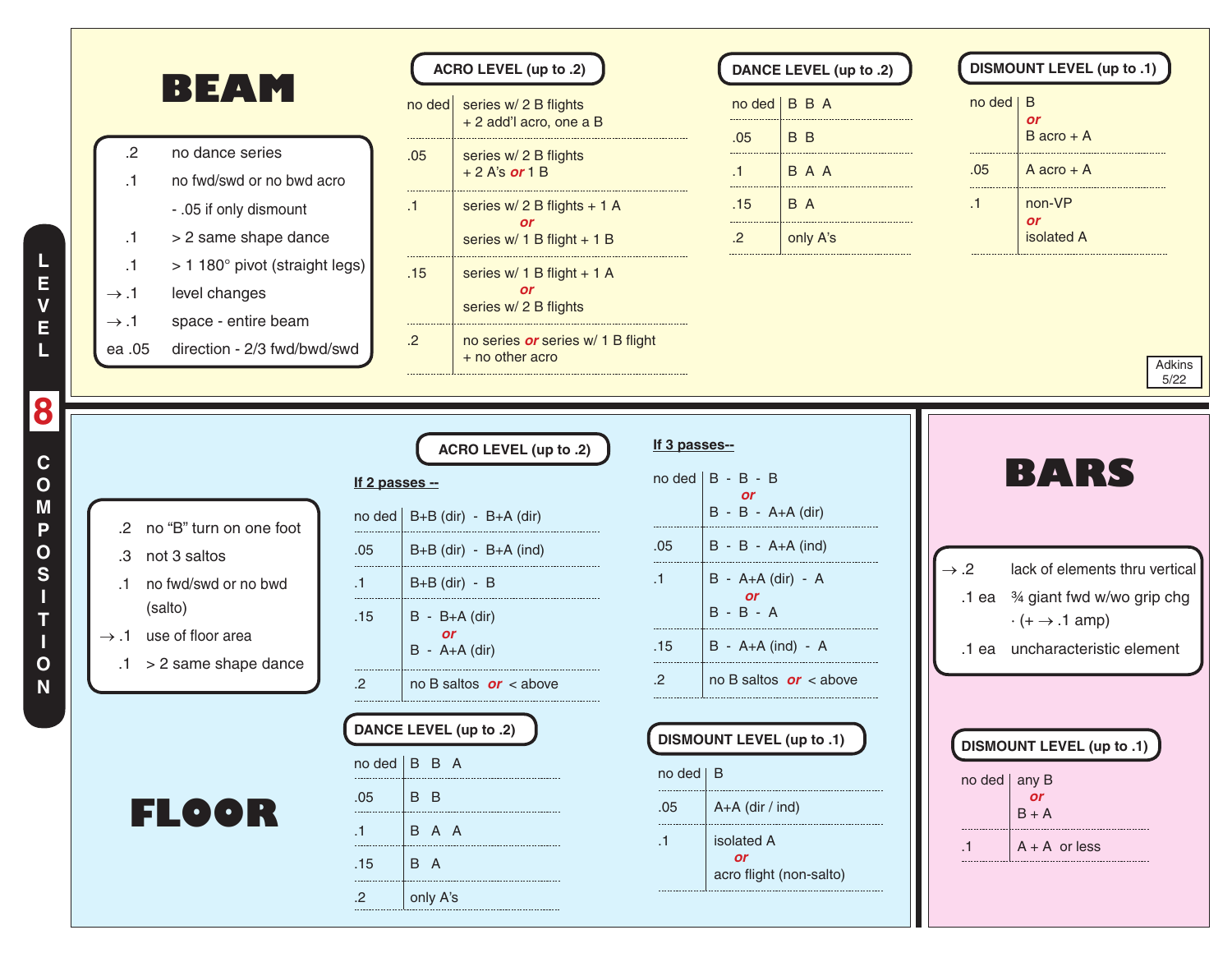# **BARS COMPOSITION**

 $\rightarrow$  .2 lack of elements thru vertical .1 ea ¾ giant fwd w/wo grip chg  $\cdot (+ \rightarrow .1 \text{ amp})$ .1 ea uncharacteristic element

# **DISMOUNT (up to .1)**

| no ded any B |                    |
|--------------|--------------------|
|              | $\frac{1}{\alpha}$ |
|              | $B + A$            |
|              | $A + A$ or less    |
|              |                    |

- .1 facing same direction thru-out
- .1 ea fail to perform 2 of 3, min B
	- · fwd circle or fwd release
	- · 3,6,7 element
	- · C w/180° LA turn (w/wo flight)
- .1 ea ¾ giant fwd w/wo grip chg
	- $\cdot (+ \rightarrow .1 \text{ amp})$
- .1 ea uncharacteristic element

# **DISMOUNT (up to .1)**

| no ded $ $ any C |                             |
|------------------|-----------------------------|
| 05               | $C + B$                     |
|                  | $B$ (or less) + B (or less) |
|                  |                             |

# **LEVEL 8 LEVEL 9 LEVEL 10**

| .1      | facing same direction thru-out              |
|---------|---------------------------------------------|
|         | .1 ea fail to perform 2 of 3, min B         |
|         | fwd circle or fwd release                   |
|         | $.3,6,7$ element                            |
|         | ⋅ C w/180° LA turn (w/wo flight)            |
| $\cdot$ | lack of 2 bar changes                       |
|         | $.1$ ea $> 1$ squat (2nd OK after fall)     |
|         | .1 ea $\frac{3}{4}$ giant fwd w/wo grip chg |
|         | $\cdot (+ \rightarrow .1$ amp)              |
|         | .1 ea uncharacteristic element              |
|         |                                             |

# **RELEASES (up to .2)**

| no ded | 2 D/F                                         |
|--------|-----------------------------------------------|
| .05    | $C + D$ connected                             |
| .1     | C and D (isolated)                            |
| .15    | $C + C$ connected<br>Ωr<br>B and D (isolated) |
| 2      | C and C (isolated)<br>B and C (or less)       |

# **DISMOUNT (up to .1)**

|         | no ded $\mid$ D/E + C or D/E   |
|---------|--------------------------------|
| $.05 -$ | $\vert$ C + C + C or D + C + C |
|         | $C$ (or less) + $C$ (or less)  |
|         |                                |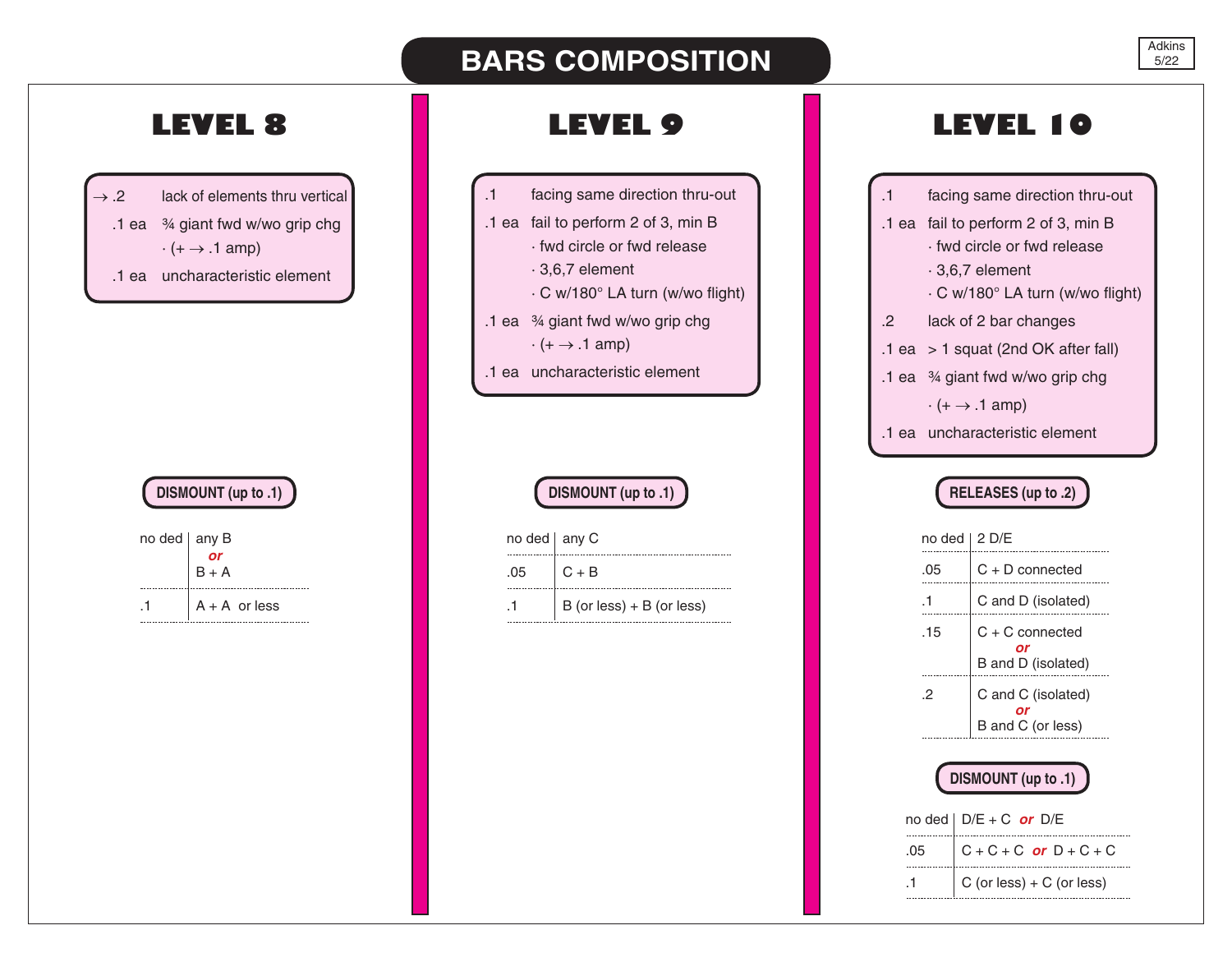

|          | DANCE (up to .2) |          | DISMOUNT (up to .1) |
|----------|------------------|----------|---------------------|
| $\Omega$ | B B A            | $\Omega$ | В<br>or             |
| .05      | B B              |          | $B$ acro + A        |
| .1       | B A A            | .05      | A acro $+$ A        |
| .15      | B A              | .1       | non-VP<br>or        |
| 2        | only A's         |          | isolated A          |

| <b>LEVEL 8</b>                                                                                                                                                                                          |           |                     |           | <b>LEVEL 9</b>                                                                                                                                                                                                                |     |                                                             |                  | LEVEL 10                                                                                                                                                                                                                                                                                                            |                   |
|---------------------------------------------------------------------------------------------------------------------------------------------------------------------------------------------------------|-----------|---------------------|-----------|-------------------------------------------------------------------------------------------------------------------------------------------------------------------------------------------------------------------------------|-----|-------------------------------------------------------------|------------------|---------------------------------------------------------------------------------------------------------------------------------------------------------------------------------------------------------------------------------------------------------------------------------------------------------------------|-------------------|
| no dance series<br>no fwd/swd or no bwd acro<br>- .05 if only dismount<br>> 2 same shape dance<br>> 1 180° pivot (straight legs)<br>level changes<br>space - entire beam<br>direction - 2/3 fwd/bwd/swd |           |                     |           | .2<br>no dance series<br>$\cdot$ 1<br>- .05 if only dismount<br>> 2 same shape dance<br>$\cdot$ 1<br>.1<br>level changes<br>$\rightarrow .1$<br>space - entire beam<br>$\rightarrow .1$<br>ea .05 direction - 2/3 fwd/bwd/swd |     | no fwd/swd or no bwd acro<br>> 1 180° pivot (straight legs) |                  | $\cdot$ .2<br>no dance series<br>$\mathbf{1}$<br>no fwd/swd or no bwd<br>- .05 if only dismount<br>> 2 same shape dar<br>.1<br>> 1 180° pivot (straig<br>.1<br>level changes<br>$\rightarrow .1$<br>space - entire beam<br>$\rightarrow .1$<br>ea .05 direction - 2/3 fwd/b<br>ACRO (up to .2)<br>If C in series -- |                   |
| ACRO (up to .2)                                                                                                                                                                                         |           |                     |           | ACRO (up to .2)                                                                                                                                                                                                               |     |                                                             | $\Omega$         | 2 elem w/C salto or 3 w/C w/wo hands<br>+ D/E acro<br>+ add'l C salto <b>or</b> D/E acro                                                                                                                                                                                                                            | If $\Gamma$<br>.0 |
| series w/ 2 B flights<br>+2 add'l acro, one a B                                                                                                                                                         |           |                     | .0        | series w/ 2 flights, one a C<br>+ 1 salto/aerial or D/E flight<br>(if series w/salto, add'l flight can be C)                                                                                                                  |     |                                                             | .05<br>$\cdot$ 1 | 2 element w/ C salto<br>+ D/E acro<br>2 element w/ C salto<br>+ add'l C salto                                                                                                                                                                                                                                       | .05<br>.1         |
| series w/ 2 B flights<br>+ 2 A's or 1 B                                                                                                                                                                 |           |                     | .05       | series w/ 2 flights, one a C<br>+ C flight w/hands                                                                                                                                                                            |     |                                                             |                  | <b>or</b><br>series w/o C salto<br>$+ C$ salto<br>$+$ D/E acro                                                                                                                                                                                                                                                      | .15               |
| series w/ 2 B flights + 1 A<br>or<br>series w/ 1 B flight + 1 B                                                                                                                                         |           |                     | $\cdot$ 1 | series w/ 2 flights, one a C<br>+ 1 or more B flights                                                                                                                                                                         |     |                                                             | .15              | 2 element w/ C salto<br><b>or</b><br>series w/o C salto                                                                                                                                                                                                                                                             | $\cdot$ 2         |
| series w/ 1 B flight + 1 A<br>or<br>series w/ 2 B flights                                                                                                                                               |           |                     | .15<br>.2 | series w/ 1 or 2 B flights<br>$+ C$ salto/aerial<br>no series or series w/ 1 or 2 B flights                                                                                                                                   |     |                                                             | $\cdot$          | + D/E acro<br>no series or series w/o salto<br>+ no add'l C salto<br>or                                                                                                                                                                                                                                             |                   |
| no series <i>or</i> series w/ 1 B flight<br>+ no other acro                                                                                                                                             |           |                     |           | + no other B or more acro                                                                                                                                                                                                     |     |                                                             |                  | no series or series w/o salto<br>+ isolated C salto                                                                                                                                                                                                                                                                 | <b>DISI</b>       |
| to .2)                                                                                                                                                                                                  |           | DISMOUNT (up to .1) |           | DANCE (up to .2)                                                                                                                                                                                                              |     | DISMOUNT (up to .1)                                         |                  | 0.<br>DANCE (up to .2)                                                                                                                                                                                                                                                                                              | B a<br>C di       |
| B A                                                                                                                                                                                                     | .0        | B                   | .0        | $C$ $C$ (min)                                                                                                                                                                                                                 | .0  | C                                                           | $\Omega$         | C C C or D/E D/E                                                                                                                                                                                                                                                                                                    | D/E               |
| B                                                                                                                                                                                                       |           | or<br>$B$ acro + A  | .05       | C B                                                                                                                                                                                                                           |     | B flight/C dance $+ B$                                      |                  | .05<br>C C B or C D/E<br>.05                                                                                                                                                                                                                                                                                        | A a               |
| A A                                                                                                                                                                                                     | .05       | A acro + A          | $\cdot$ 1 | C                                                                                                                                                                                                                             | .05 | $A$ acro + $B$<br><b>or</b>                                 | $\cdot$ 1        | C C or B D/E                                                                                                                                                                                                                                                                                                        | B da<br>seri      |
| A                                                                                                                                                                                                       | $\cdot$ 1 | non-VP              | .15       | B B                                                                                                                                                                                                                           |     | $B$ dance $+ B$                                             |                  | .15 $\mid$ C B or D/E                                                                                                                                                                                                                                                                                               | D/E               |

**BEAM COMPOSITION** 

 $.1$  A *or* isolated B

 $.2$  B

 $\cdots$ 

|           |                                               | $\cdot$<br>$\cdot$ 1<br>.1<br>.1<br>$\rightarrow .1$<br>$\rightarrow .1$          | no dance series<br>no fwd/swd or no bwd acro<br>- .05 if only dismount<br>> 2 same shape dance<br>> 1 180° pivot (straight legs)<br>level changes<br>space - entire beam<br>ea .05 direction - 2/3 fwd/bwd/swd |     |                                           |                                                           |  |
|-----------|-----------------------------------------------|-----------------------------------------------------------------------------------|----------------------------------------------------------------------------------------------------------------------------------------------------------------------------------------------------------------|-----|-------------------------------------------|-----------------------------------------------------------|--|
|           |                                               | If C in series --                                                                 | ACRO (up to .2)                                                                                                                                                                                                |     |                                           |                                                           |  |
|           |                                               |                                                                                   |                                                                                                                                                                                                                |     |                                           | If D/E in series --                                       |  |
| .0        |                                               | 2 elem w/C salto or 3 w/C w/wo hands<br>+ D/E acro<br>+ add'l C salto or D/E acro |                                                                                                                                                                                                                |     | .0                                        | series w/D/E<br>+ add'l D/E acro                          |  |
| .05       | 2 element w/ C salto<br>+ D/E acro            |                                                                                   |                                                                                                                                                                                                                |     | .05                                       | series w/D/E<br>+ add'l C salto                           |  |
| $\cdot$ 1 |                                               | 2 element w/ C salto<br>+ add'l C salto<br>or                                     |                                                                                                                                                                                                                |     | .1                                        | series w/D/E<br>+ add'l B or C flight                     |  |
|           | series w/o C salto<br>+ C salto<br>+ D/E acro |                                                                                   |                                                                                                                                                                                                                |     | .15                                       | series w/D/E<br>+ no add'l acro flight<br>or              |  |
| .15       |                                               | 2 element w/ C salto<br>or                                                        |                                                                                                                                                                                                                |     |                                           | no series<br>+ D/E acro                                   |  |
|           |                                               | series w/o C salto<br>+ D/E acro                                                  |                                                                                                                                                                                                                |     | .2                                        | no series <i>or</i> w/o salto<br>+ no add'l C salto<br>or |  |
| .2        |                                               | no series <i>or</i> series w/o salto<br>+ no add'l C salto<br>or                  |                                                                                                                                                                                                                |     |                                           | no series <i>or</i> w/o salto<br>+ isolated C salto       |  |
|           |                                               | no series <i>or</i> series w/o salto<br>+ isolated C salto                        |                                                                                                                                                                                                                |     |                                           | <b>DISMOUNT</b> (up to .1)                                |  |
|           |                                               |                                                                                   |                                                                                                                                                                                                                | .0  |                                           | B acro flight $+ C$                                       |  |
|           |                                               | DANCE (up to .2)                                                                  |                                                                                                                                                                                                                |     | or                                        | C dance + C                                               |  |
| .0        |                                               | C C C or D/E D/E                                                                  |                                                                                                                                                                                                                |     | or<br>D/E                                 |                                                           |  |
|           | .05                                           | C C B or C D/E                                                                    |                                                                                                                                                                                                                | .05 | or                                        | A acro + C                                                |  |
| .1        |                                               | C C or B D/E                                                                      | .                                                                                                                                                                                                              |     | $B$ dance $+ C$<br>or<br>series $w/C + B$ |                                                           |  |
|           | .15                                           | $C$ B or D/E                                                                      |                                                                                                                                                                                                                |     | or                                        | $D/E$ acro + B                                            |  |
| .2        |                                               | C or B B                                                                          |                                                                                                                                                                                                                | .1  | or                                        | isolated C<br>C (acro flight or dance) + $B$              |  |
|           |                                               |                                                                                   |                                                                                                                                                                                                                |     |                                           |                                                           |  |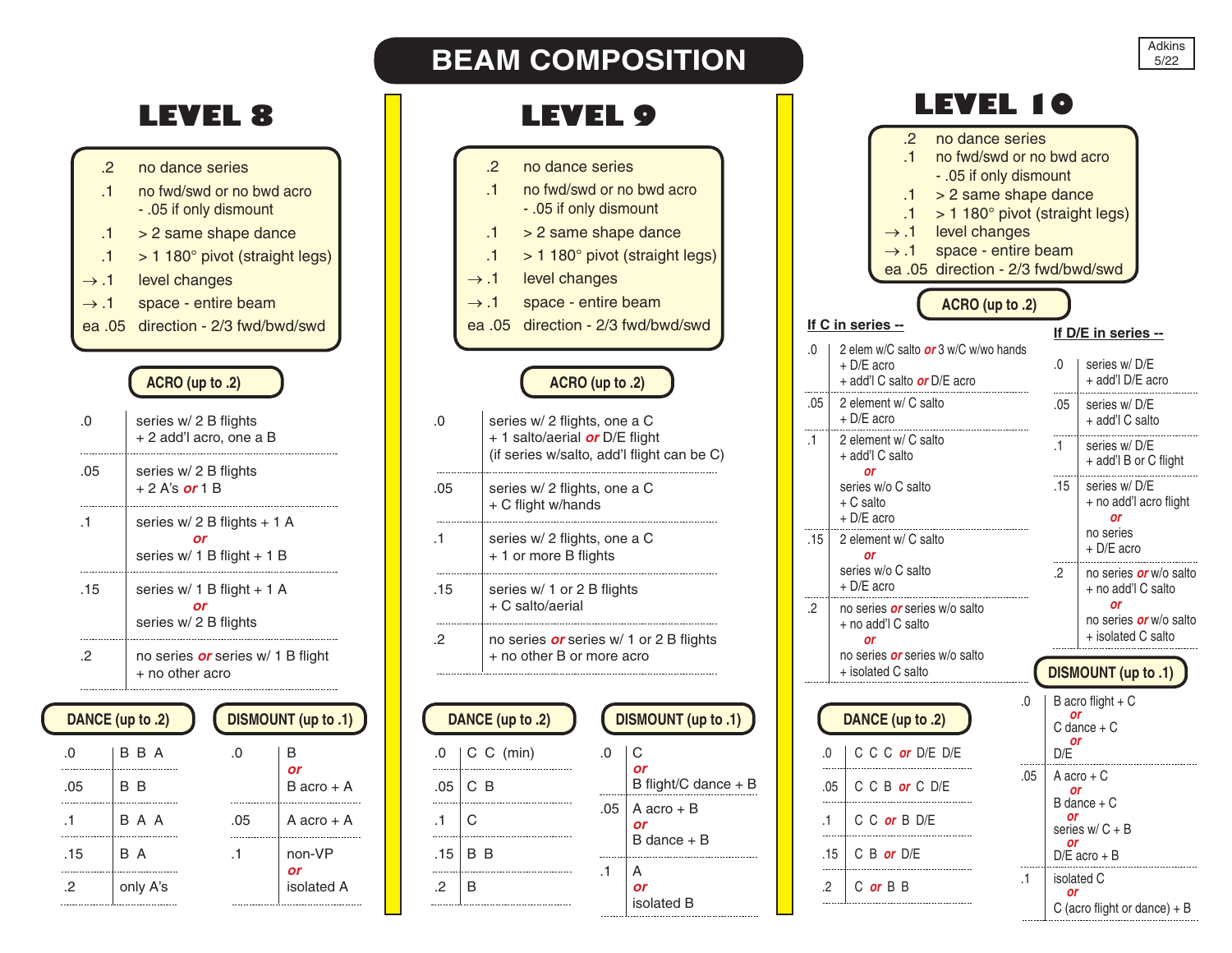# **LEVEL 8 LEVEL 9 LEVEL 10**

- .2 no "B" turn on one foot .3 not 3 saltos .1 no fwd/swd or no bwd
- (salto)
- $\rightarrow$  .1 use of floor area
- $.1$  > 2 same shape dance

|           | ACRO (up to .2)                                    |     |                                    |
|-----------|----------------------------------------------------|-----|------------------------------------|
|           | <u>If 2 passes --</u>                              |     | <u>If 3 passes--</u>               |
| .0<br>.05 | B+B (dir) - B+A (dir)<br>$B+B$ (dir) - $B+A$ (ind) | .0  | B - B - B<br>$B - B - A + A$ (dir) |
|           | B+B (dir) - B                                      | .05 | $B - B - A + A$ (ind)              |
| .15       | $B - B+A$ (dir)<br>$B - A+A$ (dir)                 | .1. | B - A+A (dir) - A<br>$B - B - A$   |
| $\cdot$ 2 | no B saltos $or$ < above                           | .15 | B - A+A (ind) - A                  |
|           |                                                    | .2  | no B saltos $or <$ above           |

# **DANCE (up to .2)**

.0 B B A  $.05$  B B  $\cdots$ .1 B A A  $\overline{a}$  $.15$  B A ä. .2  $\vert$  only A's ...

| DISMOUNT (up to .1) |                                             |  |  |  |  |  |
|---------------------|---------------------------------------------|--|--|--|--|--|
| .0                  | B                                           |  |  |  |  |  |
| .05                 | $A+A$ (dir / ind)                           |  |  |  |  |  |
| .1                  | isolated A<br>Ωľ<br>acro flight (non-salto) |  |  |  |  |  |

|           | 7EI                                                                                                                    |     |                                                 |
|-----------|------------------------------------------------------------------------------------------------------------------------|-----|-------------------------------------------------|
|           | $\overline{2}$<br>.З<br>no "B" salto<br>no fwd/swd or no bwd<br>$\cdot$ 1<br>(salto)<br>use of floor area<br>1<br>.1 . |     | no "B" turn on one foot<br>> 2 same shape dance |
|           | ACRO (up to .2)                                                                                                        |     |                                                 |
|           | <u>If 2 passes --</u>                                                                                                  |     | If 3 passes--                                   |
| .0        | $C+B$ (dir) - $C+B$ (dir)                                                                                              | 0.  | $C - C - C$                                     |
|           | $.05$ $\mid$ C+B (dir) - C+B (ind)                                                                                     |     | $C - C - B + B$ (dir)                           |
| $\cdot$ 1 | $ C - C + B$ (dir)                                                                                                     |     | .05   $C - C - B+A$ (dir)                       |
|           | $B+C$ (ind) - $C+A$ (dir)                                                                                              | .1  | $C - B + B$ (dir) $- B + B$ (dir)               |
|           | .15   C+A (dir) - C+A (dir)                                                                                            |     | $C - C - B+A$ (ind)                             |
|           | or<br>$C - C + A$ (dir)                                                                                                | .15 | $C - B + B$ (dir) $- B$                         |
|           | or<br>$C - C + A/B$ (ind)                                                                                              | .2  | no C saltos $or$ < above                        |
| .2        | no C saltos $or$ < above                                                                                               |     |                                                 |
|           |                                                                                                                        |     |                                                 |

**FLOOR COMPOSITION** 

 $.0 \quad \vert \quad C \quad \text{or} \quad B + B \quad \text{(dir)}$ 

 $.1$  B+A (ind or less) *or* isolated B or less

 $\cdots$ 

.05 B+B (ind) *or* B+A (dir)

**DISMOUNT (up to .1)**

| DANCE (up to .2) |           |  |  |  |
|------------------|-----------|--|--|--|
| .0               | C C (min) |  |  |  |
| .05              | C B       |  |  |  |
| -1               | C         |  |  |  |
| .15              | R R       |  |  |  |
| כי               | R         |  |  |  |

|           | .2<br>no "C" salto<br>.3<br>.1<br>(salto)<br>use of floor area |           | no "B" turn on one foot<br>no fwd/swd or no bwd<br>> 2 same shape dance |  |  |
|-----------|----------------------------------------------------------------|-----------|-------------------------------------------------------------------------|--|--|
|           | ACRO (up to .2)                                                |           |                                                                         |  |  |
| .0        | <u>If 2 passes --</u><br>E - E                                 |           | If 3 passes--                                                           |  |  |
|           | or<br>$E - D +$ salto (dir)                                    | .0        | D/E - D/E - D/E                                                         |  |  |
| .05       | 2 salto w/D - 2 salto w/D                                      |           | or<br>$D - D - B + C$ (dir) or $C + C$ (ind)                            |  |  |
|           | or<br>$E - D +$ salto (ind)                                    | .05       | $D - D - C + A$ (dir) <b>or</b> $C + B$ (ind)                           |  |  |
| $\cdot$ 1 | $D - 2$ salto w/ $D$                                           | $\cdot$ 1 | $D - D - C + A$ (ind)                                                   |  |  |
|           | or<br>$E - 2$ salto w/ C (dir)                                 |           | or<br>D - C+A/B/C (dir) or C+C (ind)                                    |  |  |
|           | or<br>$E - C + B/C$ (ind)                                      |           | - C+B (dir) $or$ C+C (ind)                                              |  |  |
| .15       | $D - C + B/C$                                                  | .15       | D - C+A/B (dir) $or$ C+C (ind)<br>$-C+B$ (ind)                          |  |  |
|           | Οľ<br>2 salto w/ D - C                                         |           | or<br>D - C+B (dir) - C                                                 |  |  |
|           | or<br>E - C+A (ind or less)                                    | .2        | no D/E salto $or$ < above                                               |  |  |

.2 no D/E salto *or* < above

|     | DANCE (up to .2) |
|-----|------------------|
| -0  | C C C or D/E D/E |
| .05 | C C B or C D/E   |
| .1  | C C or B D/E     |
| .15 | C B or D/E       |
|     | C or B B         |

|     | <b>DISMOUNT</b> (up to .1)              |
|-----|-----------------------------------------|
| .0  | $D/E$ or $C+B$ (dir)                    |
| .05 | $C+B$ (ind) or $C+A$ (dir)              |
| .1  | C+A (ind or less)<br>isolated C or less |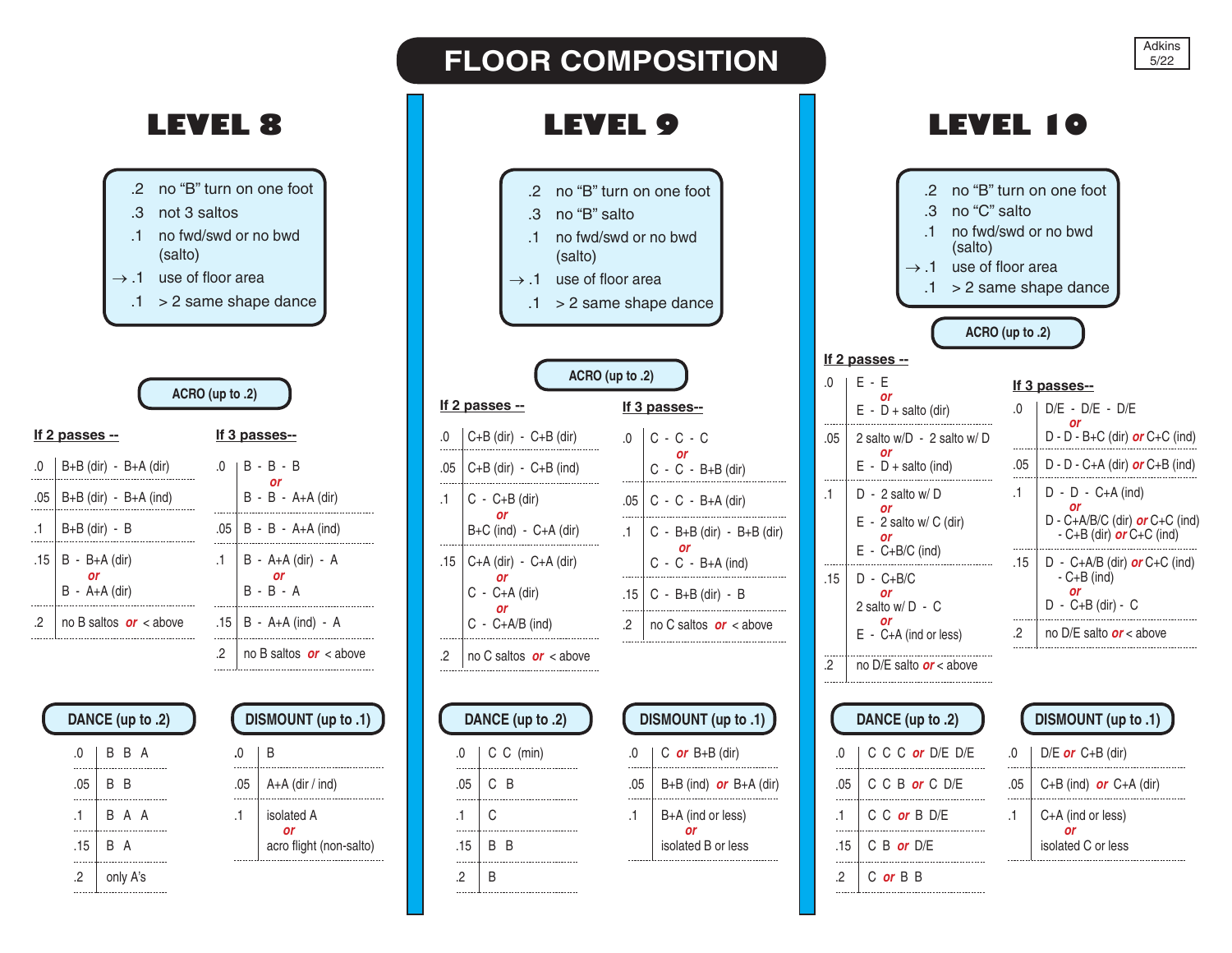# **LEVEL 10 BARS**

# **SPECIAL REQ (.5 ea)**

- "C" LA turn
- "C" flight
- different flight min. "B"
- "C" salto dismount
- .1 facing same direction thru-out
- .1 ea fail to perform 2 of 3, min B
	- fwd circle or fwd release
	- 3,6,7 element
	- C w/180° LA
- .2 lack of 2 bar changes
- .1 ea > 1 squat (2nd OK after fall)
- .1 ea ¾ giant fwd (w/wo grip chg)
- .1 ea uncharacteristic element

| RELEASES (up to .2) |                                         |  |
|---------------------|-----------------------------------------|--|
| no ded              | 2 different D/E's                       |  |
| .05                 | $C + D$ connected                       |  |
| -1                  | C and D (isolated)                      |  |
| .15                 | $C + C$ connected<br>B and D (isolated) |  |
| 2                   | C and C (isolated)<br>B and C (or less) |  |

| DISMOUNT LEVEL (up to .1) |
|---------------------------|

|     | no ded $\vert$ D/E + C or D/E     |
|-----|-----------------------------------|
| .05 |                                   |
| .1  | $\vert$ C (or less) + C (or less) |

# **Connection Value (CV) - Level 10**

 $C + C = +.1$ 

(both must have flight/turn—except mts/dsmts)

 $C + C = +.1$ 

(Grp 3/6/7 w/o flight/turn—C's must be different)

- $C + D = +.1$  (no flight/turn requirement)
- $D + D = +.2$  (all D's may be used)



| <b>RANGE</b>  | (average score    |  |
|---------------|-------------------|--|
|               | determines range) |  |
| $9.5 - 10.0$  | 2                 |  |
| $9.0 - 9.475$ | .5                |  |
| $8.0 - 8.975$ | -7                |  |
| Below 8.0     | 1. $\Omega$       |  |
|               |                   |  |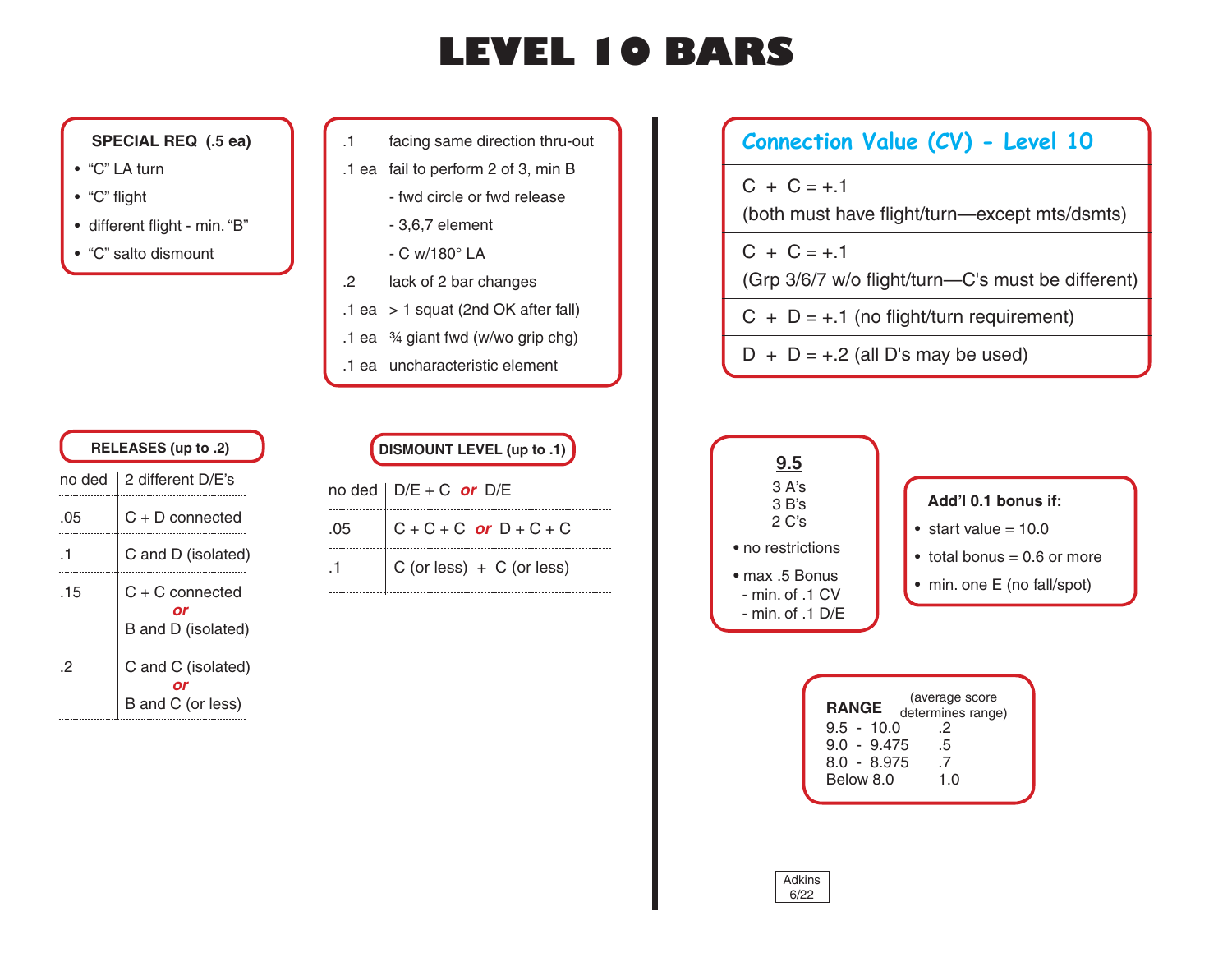**ACRO LEVEL (up to .2)**

### **If C in series --**  $\mathcal{L}$

| no ded l  | 2 elem w/ C salto or 3 w/ C w/wo hands<br>$+$ D/E acro<br>+ add'l C salto <i>or</i> D/E acro                                   |
|-----------|--------------------------------------------------------------------------------------------------------------------------------|
| .05       | 2 element w/ C salto<br>+ D/E acro                                                                                             |
| $\cdot$ 1 | 2 element w/ C salto<br>+ add'l C salto<br>or<br>series w/o C salto<br>+ C salto<br>+ D/E acro                                 |
| .15       | 2 element w/ C salto<br>or<br>series w/o C salto<br>+ D/E acro                                                                 |
| .2        | no series <i>or</i> series w/o salto<br>+ no add'l C salto<br>or<br>no series <i>or</i> series w/o salto<br>+ isolated C salto |

|     | DANCE LEVEL (up to .2)           |
|-----|----------------------------------|
|     | no ded   C C C <i>or</i> D/E D/E |
| .05 | C C B or C D/E                   |
| -1  | C C or B D/E                     |
| .15 | C B or $D/E$                     |
| 2   | C or B B                         |

# **LEVEL 10 BEAM**

### **If D/E in series --**

| no ded | series w/D/E<br>+ add'l D/E acro                                                                                 |
|--------|------------------------------------------------------------------------------------------------------------------|
| .05    | series w/ D/E<br>+ add'l C salto                                                                                 |
| .1     | series w/D/E<br>+ add'l B or C flight                                                                            |
| .15    | series w/D/E<br>+ no add'l acro flight<br>or<br>no series<br>+ D/E acro                                          |
| 2      | no series <i>or</i> w/o salto<br>+ no add'l C salto<br>or<br>no series <i>or</i> w/o salto<br>+ isolated C salto |

## **DISMOUNT LEVEL (up to .1)**

| no ded | B acro flight $+ C$<br>or<br>$C$ dance $+ C$<br>or<br>D/E                         |
|--------|-----------------------------------------------------------------------------------|
| .05    | A acro + C<br>or<br>B dance + C<br>or<br>series $w/C + B$<br>or<br>$D/E$ acro + B |
| .1     | isolated C<br>or<br>C (acro flight or dance) $+ B$                                |

|         |                                                                 | <b>CONNECTION VALUE (CV)</b>                          |                                           |
|---------|-----------------------------------------------------------------|-------------------------------------------------------|-------------------------------------------|
|         | Dance/Mixed<br>* not dismt                                      | 2 Acro Flight<br>* not dismt                          | 3 Acro Flight<br>* includes mt/dismt      |
| $\cdot$ | $A + C$ (turns only)<br>$A + D/E$<br>B + C<br>* acro must       | $B+C$<br>* C must be salto<br>(or aerial for L9 only) | $B + B + C$<br>* see below                |
| .2      | have flight<br>$B + D/E$<br>$C + C$ (same or diff)<br>$C + D/E$ | $C + C$<br>$B + D/E$<br>$C/D + D$                     | $B + C + C$<br>$B + B + D$<br>$B + C + D$ |

**\* +.1 CV - any 3 acro flight w/C salto/aer/D/E (incls mt/not dsmt)**

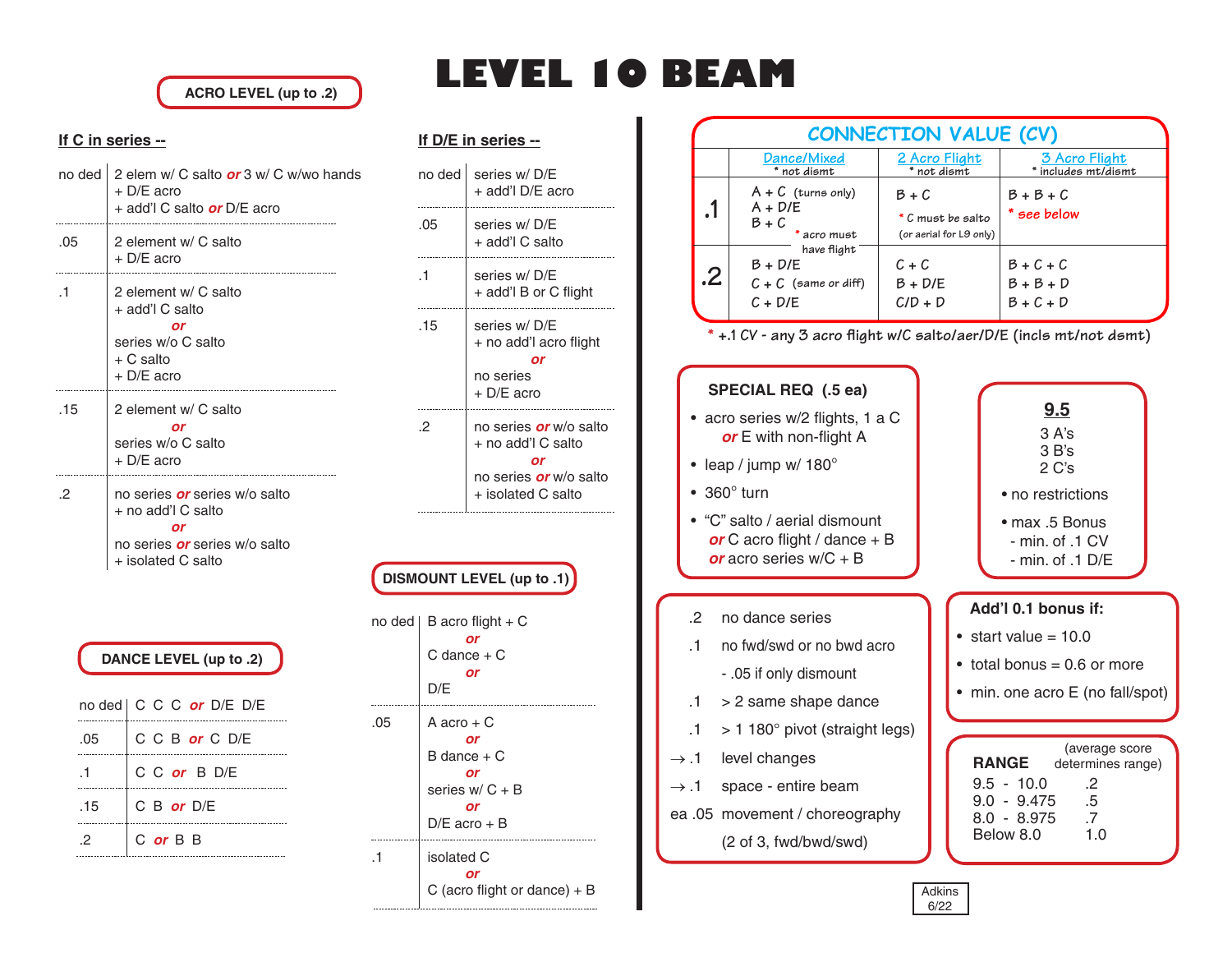# **LEVEL 10 FLOOR**

**ACRO LEVEL (up to .2)**

### **If 3 passes--**

|     | no ded $D/E - D/E - D/E$              |  |  |
|-----|---------------------------------------|--|--|
|     | $D - D - B + C$ (dir)                 |  |  |
|     | $D - D - C + C$ (ind)                 |  |  |
| .05 | D - D - C+A (dir)                     |  |  |
|     | $D - D - C + B$ (ind)                 |  |  |
| .1  | $D - D - C + A$ (ind)                 |  |  |
|     | D - C+A/B/C (dir) - C+B (dir)         |  |  |
|     | $D - C + A/B/C$ (dir) - $C + C$ (ind) |  |  |
|     | $D - C + C$ (ind) - $C + B$ (dir)     |  |  |
|     | D - C+C (ind) - C+C (ind)             |  |  |
| .15 | $D - C + A/B$ (dir) - $C + B$ (ind)   |  |  |
|     | $D - C + C$ (ind) - $C + B$ (ind)     |  |  |
|     | D - C+B (dir) - C                     |  |  |
| 2   | no D/E salto <i>or</i> < above        |  |  |

| no ded $\mathsf{E}$ - $\mathsf{E}$ |                                |
|------------------------------------|--------------------------------|
|                                    | $E - D +$ salto (dir)          |
| .05                                | 2 salto w/ D - 2 salto w/ D    |
|                                    | $E - D +$ salto (ind)          |
| .1                                 | $D - 2$ salto w/D              |
|                                    | $E - 2$ salto w/ C (dir)       |
|                                    | $E - C + B/C$ (ind)            |
| .15                                | $D - C + B/C$ (dir/ind)        |
|                                    | 2 salto w/D - C                |
|                                    | $E - C + A$ (ind or less)      |
| .2                                 | no D/E salto <i>or</i> < above |
|                                    |                                |

**If 2 passes --**

| DANCE LEVEL (up to .2) |                           |  |
|------------------------|---------------------------|--|
|                        | no ded   C C C or D/E D/E |  |
| .05                    | C C B or C D/E            |  |
| -1                     | C C or B D/E              |  |
| .15                    | C B or $D/E$              |  |
|                        | C or B B                  |  |

|     | DISMOUNT LEVEL (up to .1) )             |
|-----|-----------------------------------------|
|     | no ded $\vert$ D/E or C+B (dir)         |
| .05 | C+B (ind) or $C+A$ (dir)                |
|     | C+A (ind or less)<br>isolated C or less |

|         |                                                                                  | <b>CONNECTION VALUE (CV)</b>                        |                                                                                                             |
|---------|----------------------------------------------------------------------------------|-----------------------------------------------------|-------------------------------------------------------------------------------------------------------------|
|         | <b>Indirect</b>                                                                  | <b>Direct</b>                                       | Dance or Mixed                                                                                              |
| $\cdot$ | saltos/aerials<br>(may be in any order)<br>$B + C$<br>$A + D$<br>$A/B + A/B + C$ | saltos/aerials<br>$A + C$<br>$B + B$<br>$A + A + C$ | *acro=saltos or<br>flight w/wo hands<br>$C + C$<br>(same or different)<br>$B + D$<br>$D + A$ (salto + jump) |
| .2      | $C + C$<br>$B/C + D/E$<br>$A + E$<br>$A + A + D$                                 | $A/B + D$<br>$B/C + C$<br>$A + A + D$               | $C + D$                                                                                                     |

**\* Turns on 1 foot followed by jump from 2 feet = no CV; reverse possible**

# **SPECIAL REQ (.5 ea)**

- dance passage w/leap
- acro pass w/2 saltos
- 3 different saltos
- "C" last salto
	- .2 no "B" turn on one foot
	- .3 no "C" salto
	- .1 no fwd/swd or no bwd (salto)
- $\rightarrow$  .1 use of floor area
	- .1 > 2 same shape dance



| 9.5<br>3 A's<br>$3B$ 's<br>$2 C$ 's                     |
|---------------------------------------------------------|
| • no restrictions                                       |
| • max .5 Bonus<br>- min. of .1 CV<br>- min. of $.1$ D/E |
|                                                         |

### **Add'l 0.1 bonus if:**

- $\bullet$  start value = 10.0
- $\bullet$  total bonus = 0.6 or more
- min. one acro E (no fall/spot)

| <b>RANGE</b>  | (average score<br>determines range) |
|---------------|-------------------------------------|
| $9.5 - 10.0$  | .2                                  |
| $9.0 - 9.475$ | .5                                  |
| $8.0 - 8.975$ | .7                                  |
| Below 8.0     | 1.0                                 |
|               |                                     |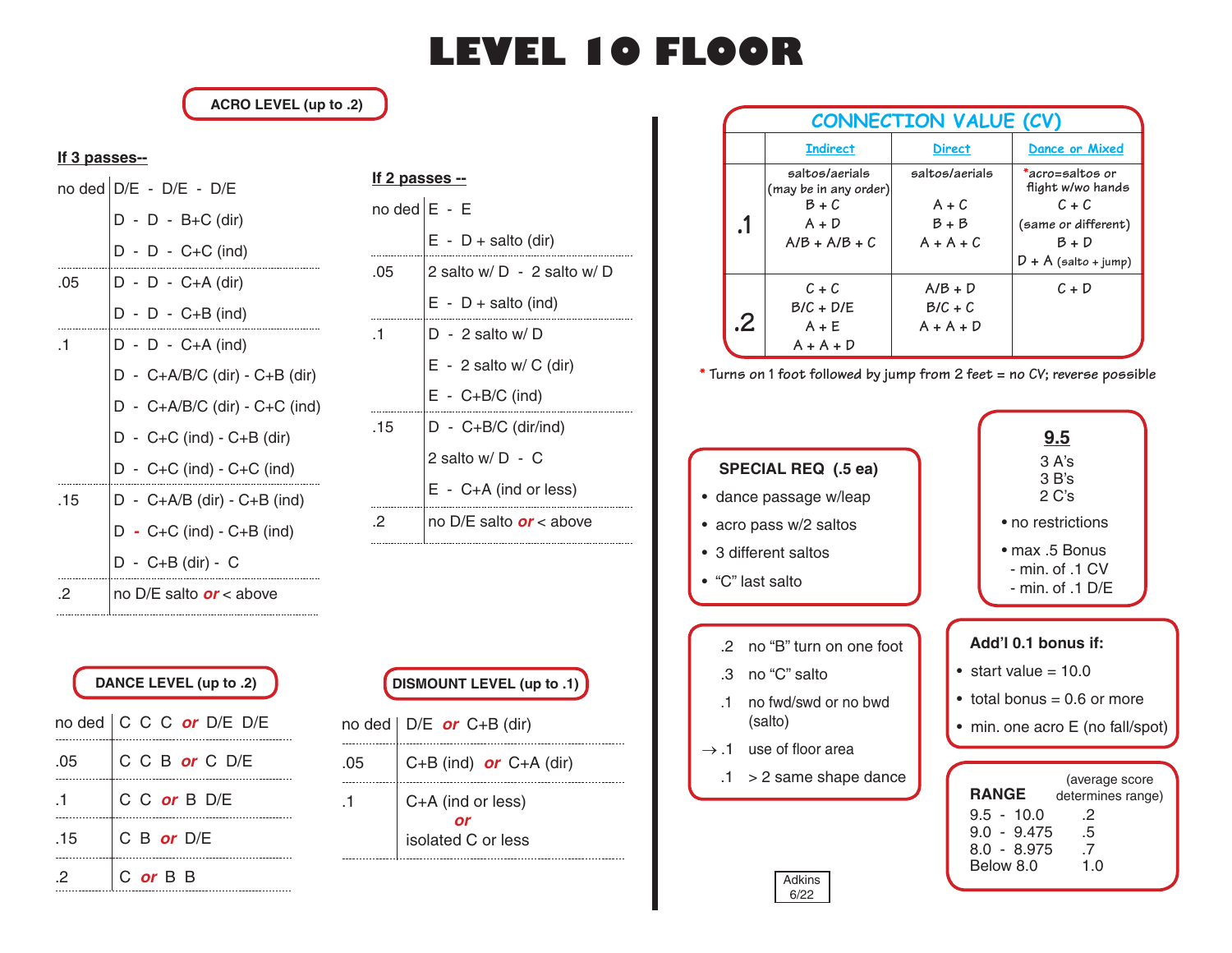

# **BARS**

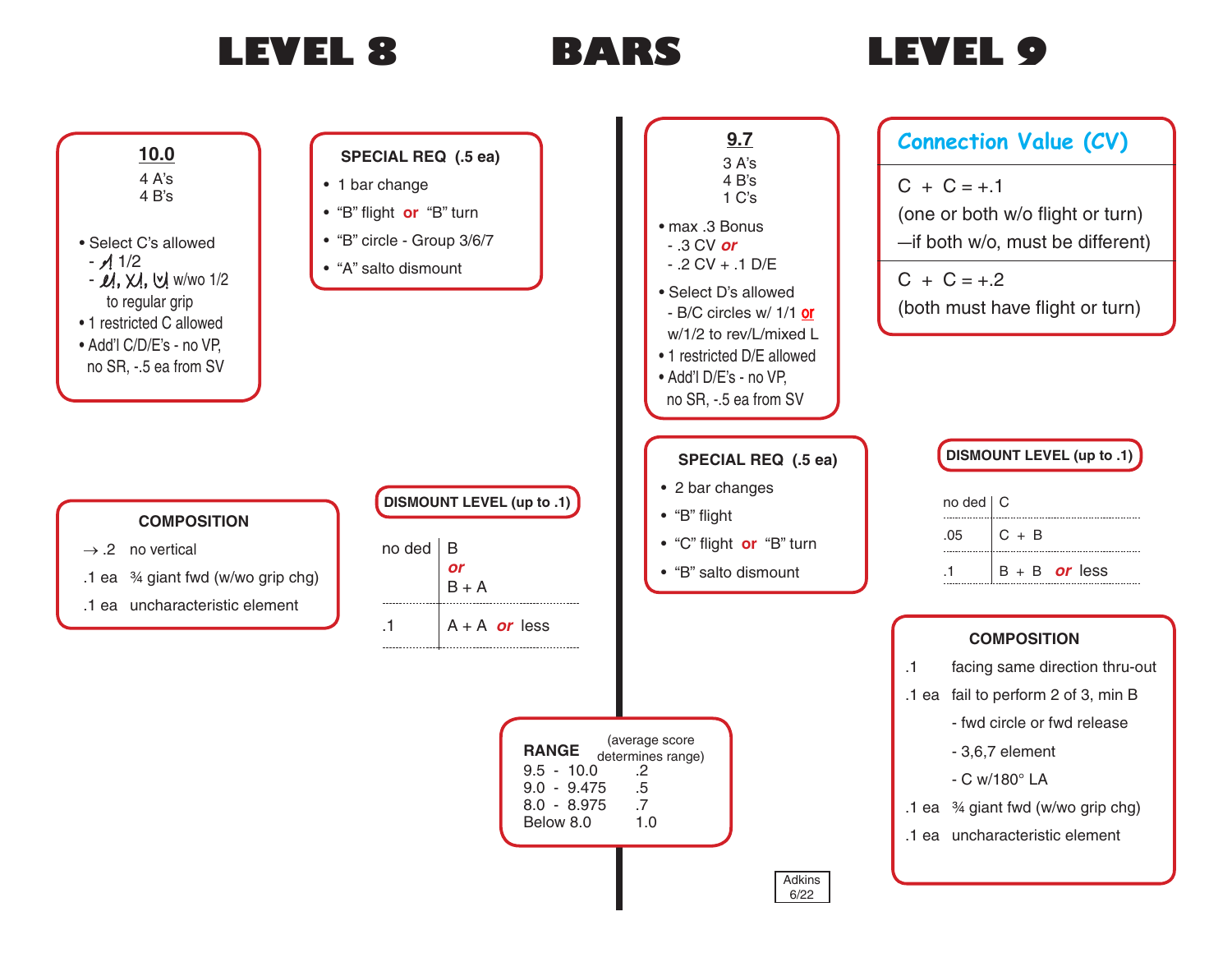# **LEVEL 9 BEAM**

# no ded series w/ 2 flights, one a C + 1 salto/aerial *or* D/E flight (if series w/salto, add'l flight can be C) .05 series w/ 2 flights, one a C + C flight w/hands .1 series w/ 2 flights, one a C + 1 or more B flights .15  $\left|$  series w/ 1 **or** 2 B flights + C salto/aerial .2 no series *or* series w/ 1 *or* 2 B flights + no other B **ACRO (up to .2)**

| DANCE (up to .2)   |     |     |  |
|--------------------|-----|-----|--|
|                    |     |     |  |
| no ded $\vert$ C C |     |     |  |
|                    | C B |     |  |
| .05                |     |     |  |
|                    | C   |     |  |
|                    |     |     |  |
| .15                | В   | - B |  |
| 2                  | R   |     |  |

## **DISMOUNT (up to .1)**



|         |                                                                 | <b>CONNECTION VALUE (CV)</b>                          |                                       |
|---------|-----------------------------------------------------------------|-------------------------------------------------------|---------------------------------------|
|         | Dance/Mixed<br>* not dismt                                      | 2 Acro Flight<br>* not dismt                          | 3 Acro Flight<br>* includes mt/dismt  |
| $\cdot$ | $A + C$ (turns only)<br>$A + D/E$<br>$B+C$<br>* acro must       | $B+C$<br>* C must be salto<br>(or aerial for L9 only) | $B + B + C$<br>* see below            |
| .2      | have flight<br>$B + D/E$<br>$C + C$ (same or diff)<br>$C + D/E$ | $C + C$<br>$B + D/E$<br>$C/D + D$                     | $B+C+C$<br>$B + B + D$<br>$B + C + D$ |

**\* +.1 CV - any 3 acro flight w/C salto/aer/D/E (incls mt/not dsmt)**

### **SPECIAL REQ (.5 ea)** • acro series w/2 flights • leap / jump w/ 180° • 360° turn • "B" salto / aerial dismount **RANGE** 9.5 - 10.0 .2 9.0 - 9.475 .5 8.0 - 8.975 .7  **COMPOSITION** .2 no dance series .1 no fwd/swd or no bwd acro - .05 if only dismount  $.1$  > 2 same shape dance  $.1$  > 1 180 $^{\circ}$  pivot (straight legs)  $\rightarrow$  .1 level changes  $\rightarrow$  .1 space - entire beam **9.7** 3 A's 4 B's  $1 \, \text{C's}$ • max .3 Bonus - .3 CV *or* - .2 CV + .1 D/E • D/E dance allowed • add'l D/E's - no VP. no SR, -.5 from SV

ea .05 movement / choreography (2 of 3, fwd/bwd/swd)

| - .3 CV <i>or</i><br>- 2 CV + .1 D/E                                  |
|-----------------------------------------------------------------------|
| $\bullet$ D/E dance allowed                                           |
| $\bullet$ 1 restricted D allowed                                      |
| • add'l D/E's - no VP.<br>no SR, -.5 from SV                          |
|                                                                       |
| (average score<br><b>RANGE</b><br>determines range)<br>.5 - 10.0<br>2 |

Below 8.0 1.0

| ∩kır |  |
|------|--|
| ÷,   |  |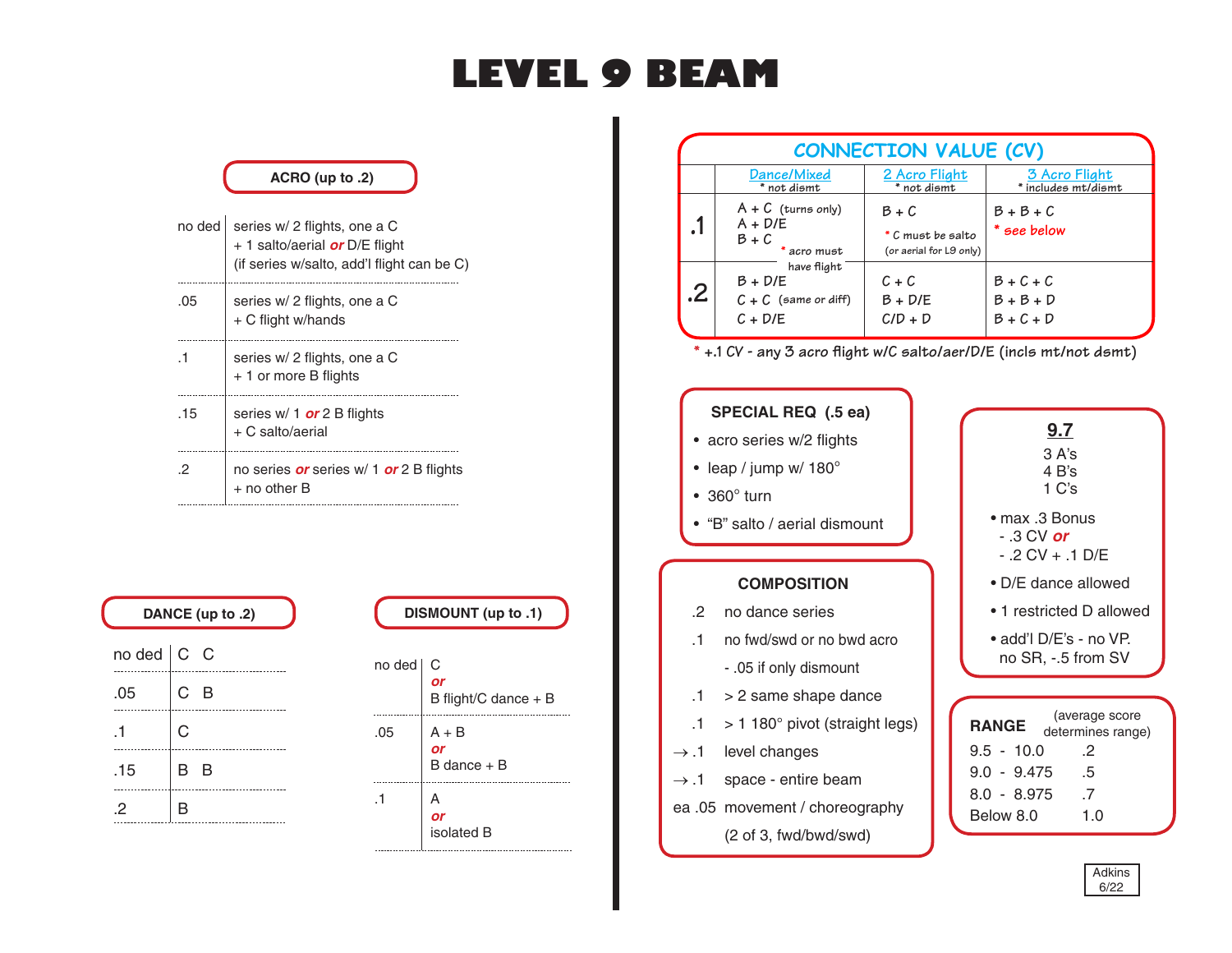# **LEVEL 9 FLOOR**

### **ACRO (up to .2)**

## **If 3 passes--**

| $no$ ded $ $ | $C - C - C$                   |
|--------------|-------------------------------|
|              | $C - C - B + B$ (dir)         |
| .05          | $C - C - B+A$ (dir)           |
| $\mathbf{1}$ | $C - B + B$ (dir) - B+B (dir) |
|              | $C - C - B+A$ (ind)           |
| .15          | $C - B - B + B$ (dir)         |
| 2            | no C saltos <i>or</i> < above |

### **If 2 passes --**

|     | no ded $\vert$ C+B (dir) - C+B (dir)                                  |
|-----|-----------------------------------------------------------------------|
| .05 | $C+B$ (dir) - $C+B$ (ind)                                             |
| .1  | $C - C + B$ (dir)<br>$B+C$ (ind) - $C+A$ (dir)                        |
| .15 | $C+A$ (dir) - $C+A$ (dir)<br>$C - C + A$ (dir)<br>$C - C + A/B$ (ind) |
| 2   | no C salto <i>or</i> < above                                          |

| DANCE (up to .2) |     |     |
|------------------|-----|-----|
| $no$ ded $ $     | C C |     |
| .05              |     | с в |
| -1               | C   |     |
| .15              | B   | -B  |
| 2                |     |     |

| DISMOUNT (up to .1) |                                      |  |  |
|---------------------|--------------------------------------|--|--|
|                     | no ded $\vert$ C <i>or</i> B+B (dir) |  |  |
| .05                 | $B+B$ (ind) or $B+A$ (dir)           |  |  |
| .1                  | B+A (ind or less)<br>isolated B      |  |  |

|    | <b>CONNECTION VALUE (CV)</b>                                                     |                                                     |                                                                                                             |  |
|----|----------------------------------------------------------------------------------|-----------------------------------------------------|-------------------------------------------------------------------------------------------------------------|--|
|    | <b>Indirect</b>                                                                  | <b>Direct</b>                                       | <b>Dance or Mixed</b>                                                                                       |  |
| .1 | saltos/aerials<br>(may be in any order)<br>$B + C$<br>$A + D$<br>$A/B + A/B + C$ | saltos/aerials<br>$A + C$<br>$B + B$<br>$A + A + C$ | *acro=saltos or<br>flight w/wo hands<br>$C + C$<br>(same or different)<br>$B + D$<br>$D + A$ (salto + jump) |  |
| .2 | $C + C$<br>$B/C + D/E$<br>$A + E$<br>$A + A + D$                                 | $A/B + D$<br>$B/C + C$<br>$A + A + D$               | $C + D$                                                                                                     |  |

**\* Turns on 1 foot followed by jump from 2 feet = no CV; reverse possible**

| <b>SPECIAL REQ (.5 ea)</b> |  |
|----------------------------|--|
| • dance passage w/leap     |  |

- acro pass w/2 saltos
- 3 different saltos
- "B" last salto

## **COMPOSITION**

- .2 no "B" turn on one foot
- .3 no "B" salto
- .1 no fwd/swd or no bwd (salto)
- $\rightarrow$  .1 use of floor area
- $.1$  > 2 same shape dance

| 9.7                                 |
|-------------------------------------|
| 3 A's                               |
| $4B$ 's                             |
| $1 \text{ C's}$                     |
| ∙ max .3 Bonus<br>- .3 CV <i>or</i> |
| - 2 CV + .1 D/E                     |
| $\bullet$ D/E dance allowed         |
| • 1 restricted D allowed            |

• add'l D/E's - no VP. no SR, -.5 from SV

| <b>RANGE</b>  | (average score<br>determines range) |
|---------------|-------------------------------------|
| $9.5 - 10.0$  | .2                                  |
| $9.0 - 9.475$ | .5                                  |
| $8.0 - 8.975$ | -7                                  |
| Below 8.0     | 1.0                                 |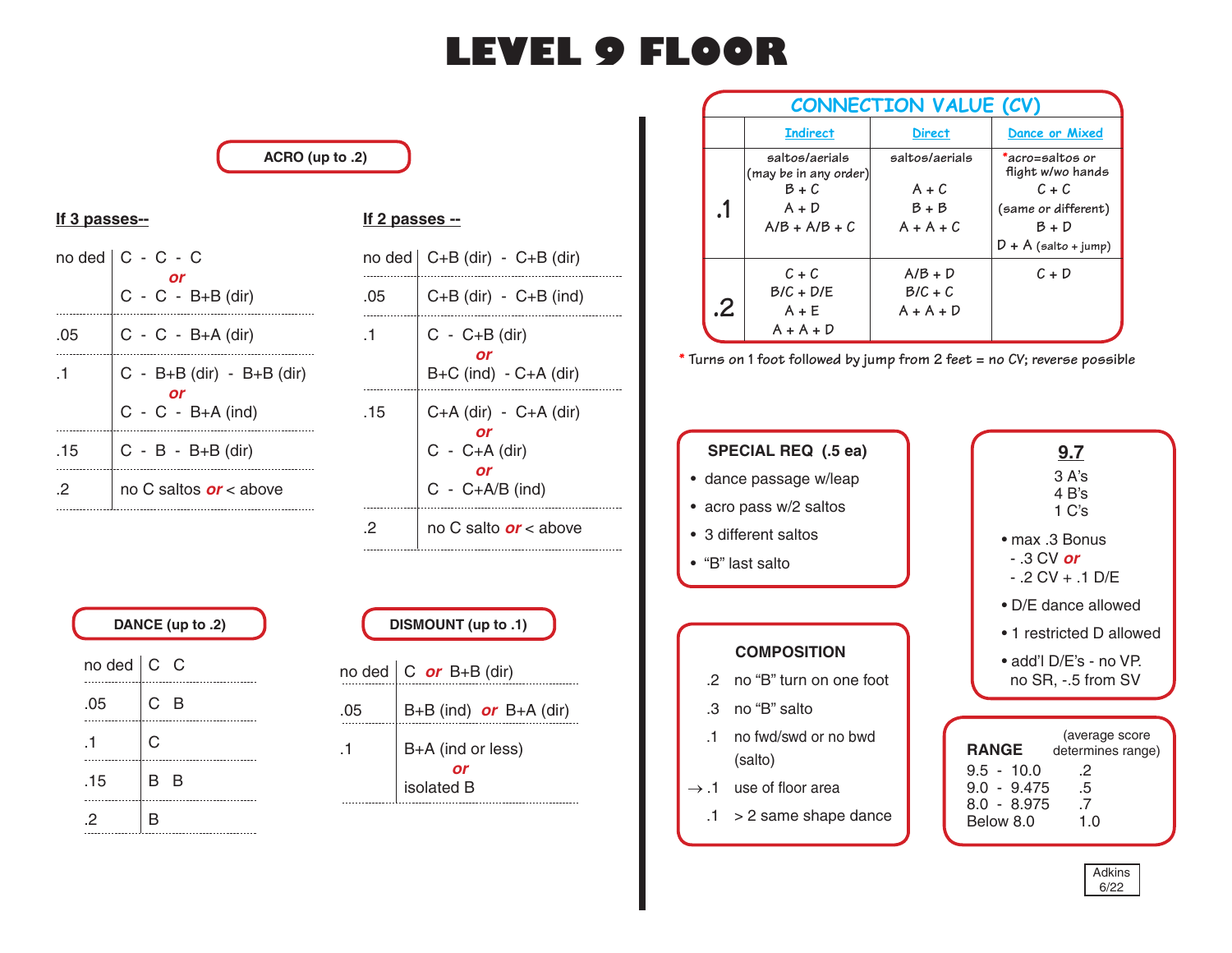# **LEVEL 8 BEAM**

|              | ACRO (up to .2)                                           |                                                              |                                                                         |
|--------------|-----------------------------------------------------------|--------------------------------------------------------------|-------------------------------------------------------------------------|
| no ded       | series w/ 2 B flights<br>+ 2 add'l acro, one a B          | <b>SPECIAL REQ (.5 ea)</b>                                   | 10.0                                                                    |
| .05          | series w/ 2 B flights<br>$+2$ A's or 1 B                  | • acro series w/1 flights<br>• leap / jump w/ $180^\circ$    | 4 A's<br>4 B's                                                          |
| .1           | series w/ 2 B flights + 1 A<br>series w/ 1 B flight + 1 B | $\cdot$ 360 $^{\circ}$ turn<br>• "A" salto / aerial dismount | • C dance allowed<br>• 1 restricted C allowed<br>• add'l D/E's - no VP. |
| .15          | series w/ 1 B flight + 1 A<br>or<br>series w/ 2 B flights |                                                              | no SR, -.5 from SV                                                      |
| .2           | no series <i>or</i> series w/ 1 B flight                  | <b>COMPOSITION</b>                                           |                                                                         |
|              | + no other acro                                           | no dance series<br>.2                                        |                                                                         |
|              |                                                           | no fwd/swd or no bwd acro<br>$\cdot$ 1                       |                                                                         |
| (2. L (up to | DISMOUNT (up to .1)                                       | - .05 if only dismount                                       |                                                                         |
|              |                                                           | > 2 same shape dance<br>.1                                   |                                                                         |
| B<br>A       | $no$ ded $ B$                                             | > 1 180° pivot (straight legs)<br>.1                         | (average score<br><b>RANGE</b><br>determines range)                     |
| R            | or                                                        | level changes<br>$\rightarrow .1$                            | $9.5 - 10.0$<br>.2                                                      |

 $\rightarrow$  .1 space - entire beam

ea .05 movement / choreography (2 of 3, fwd/bwd/swd)

| (2. DANCE (up to      |  |          |  |
|-----------------------|--|----------|--|
| $no$ ded $ B \ B \ A$ |  |          |  |
| .05                   |  | B B      |  |
| .1                    |  | B A A    |  |
| .15                   |  | B A      |  |
| 2                     |  | only A's |  |

| DISMOUNT (up to .1) |                            |  |  |  |
|---------------------|----------------------------|--|--|--|
| no ded $ B$         | or<br>$B + A$              |  |  |  |
| .05                 | $A + A$                    |  |  |  |
|                     | isolated A<br>or<br>non-VP |  |  |  |

| (average score<br><b>RANGE</b><br>determines range) |  |
|-----------------------------------------------------|--|
| $9.5 - 10.0$<br>.2                                  |  |
| $9.0 - 9.475$<br>.5                                 |  |
| $8.0 - 8.975$<br>-7                                 |  |
| Below 8.0<br>1 በ                                    |  |

### Adkins 6/22